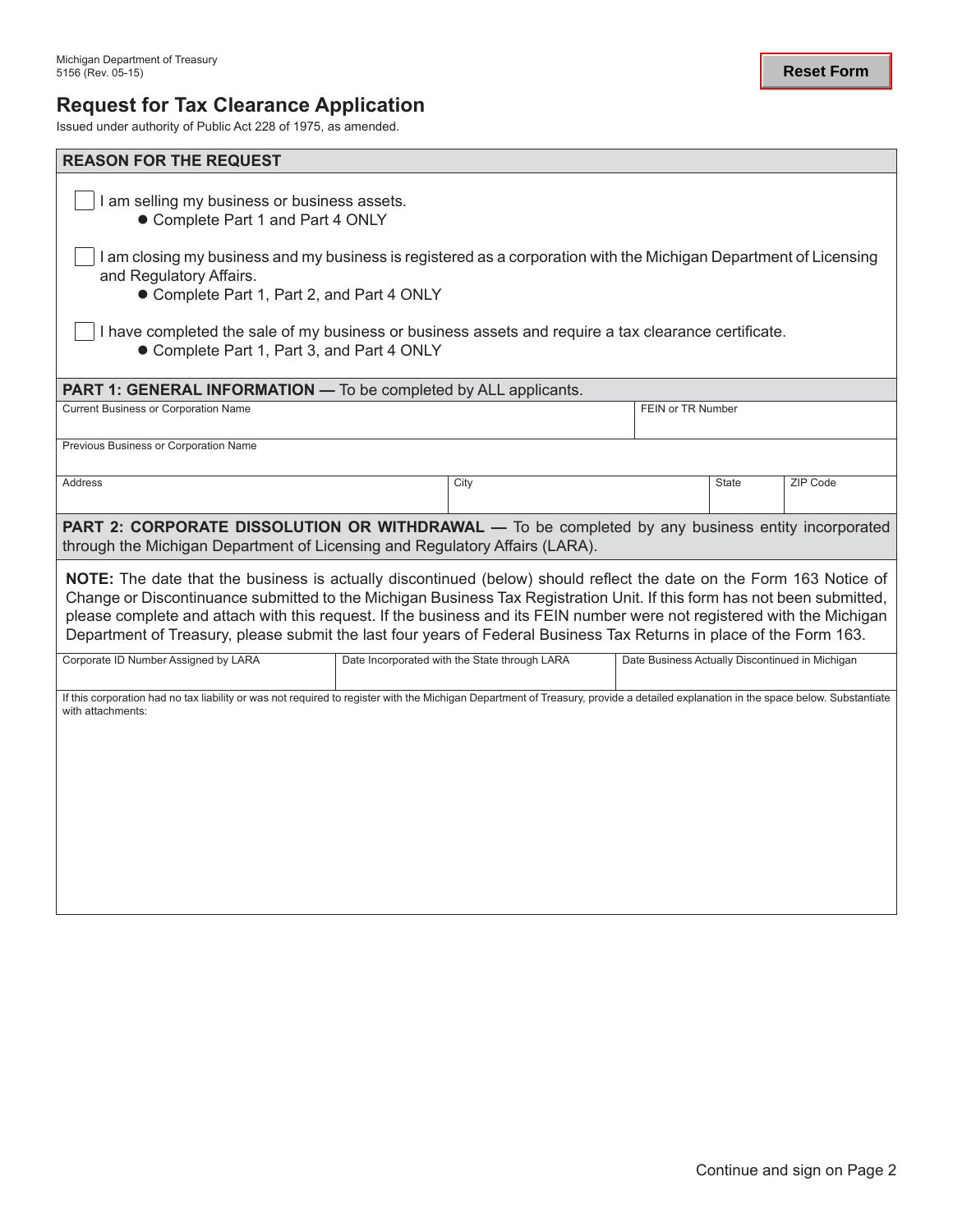| <b>PART 3: SALE OF BUSINESS OR ASSETS —</b> To be completed by any business (all types) that has sold all or part of the<br>business prior to submitting this application.                                                                                                                                                                                                    |              |                         |              |          |  |  |  |
|-------------------------------------------------------------------------------------------------------------------------------------------------------------------------------------------------------------------------------------------------------------------------------------------------------------------------------------------------------------------------------|--------------|-------------------------|--------------|----------|--|--|--|
| <b>IMPORTANT:</b> This is a request by any business entity that has sold most of its assets, but the business shell will remain<br>in place to continue filing tax returns (when due) until the business later determines whether it will file a Certificate of<br>Dissolution with the LARA Corporation Division.                                                            |              |                         |              |          |  |  |  |
|                                                                                                                                                                                                                                                                                                                                                                               |              |                         | Yes          | No       |  |  |  |
| If yes, list the name it is doing business as.                                                                                                                                                                                                                                                                                                                                |              |                         |              |          |  |  |  |
| Yes<br>No<br>Will you continue business activity after clearance under this FEIN or TR number?                                                                                                                                                                                                                                                                                |              |                         |              |          |  |  |  |
| If no, have you submitted a Notice of Change or Discontinuance (Form 163)?                                                                                                                                                                                                                                                                                                    |              |                         |              | No       |  |  |  |
| If yes, date of discontinuance reported on Form 163 (MM-DD-YYYY)                                                                                                                                                                                                                                                                                                              |              |                         |              |          |  |  |  |
| If no, attach a completed Form 163 with this request.                                                                                                                                                                                                                                                                                                                         |              |                         |              |          |  |  |  |
|                                                                                                                                                                                                                                                                                                                                                                               |              |                         |              |          |  |  |  |
| Is money being held in escrow pending receipt of a tax clearance?                                                                                                                                                                                                                                                                                                             |              |                         | Yes          | No       |  |  |  |
|                                                                                                                                                                                                                                                                                                                                                                               |              |                         |              |          |  |  |  |
| <b>PURCHASER INFORMATION</b><br><b>Purchaser Business Name</b>                                                                                                                                                                                                                                                                                                                |              |                         |              |          |  |  |  |
|                                                                                                                                                                                                                                                                                                                                                                               |              | Purchaser FEIN          |              |          |  |  |  |
| <b>Purchaser Address</b>                                                                                                                                                                                                                                                                                                                                                      | City         |                         | <b>State</b> | ZIP Code |  |  |  |
| PART 4: CERTIFICATION AND AUTHORIZATION FOR DISCLOSURE OF INFORMATION                                                                                                                                                                                                                                                                                                         |              |                         |              |          |  |  |  |
| I declare under penalty of perjury that I am the owner, officer, or member of the business for which tax clearance is<br>requested and that the information entered is true.                                                                                                                                                                                                  |              |                         |              |          |  |  |  |
| Name (Print or Type)                                                                                                                                                                                                                                                                                                                                                          | <b>Title</b> |                         |              |          |  |  |  |
| Signature                                                                                                                                                                                                                                                                                                                                                                     | Date         | <b>Telephone Number</b> |              |          |  |  |  |
| Address                                                                                                                                                                                                                                                                                                                                                                       | City         |                         | <b>State</b> | ZIP Code |  |  |  |
| AUTHORIZATION FOR DISCLOSURE OF TAX CLEARANCE INFORMATION (This is not a required section)                                                                                                                                                                                                                                                                                    |              |                         |              |          |  |  |  |
| Use this section to designate a third party to receive all tax clearance information for the business listed in Part 1.                                                                                                                                                                                                                                                       |              |                         |              |          |  |  |  |
| The above signed authorizes the Michigan Department of Treasury, Tax Clearance Section, to release any and all tax<br>information and outstanding balances due for the purpose of tax clearance to the individual(s) listed below. This authorization<br>does not include signature power. This authorization is only valid for 90 days from the date of the signature above. |              |                         |              |          |  |  |  |
| Name                                                                                                                                                                                                                                                                                                                                                                          |              |                         |              |          |  |  |  |
| <b>Telephone Number</b>                                                                                                                                                                                                                                                                                                                                                       | Fax Number   |                         |              |          |  |  |  |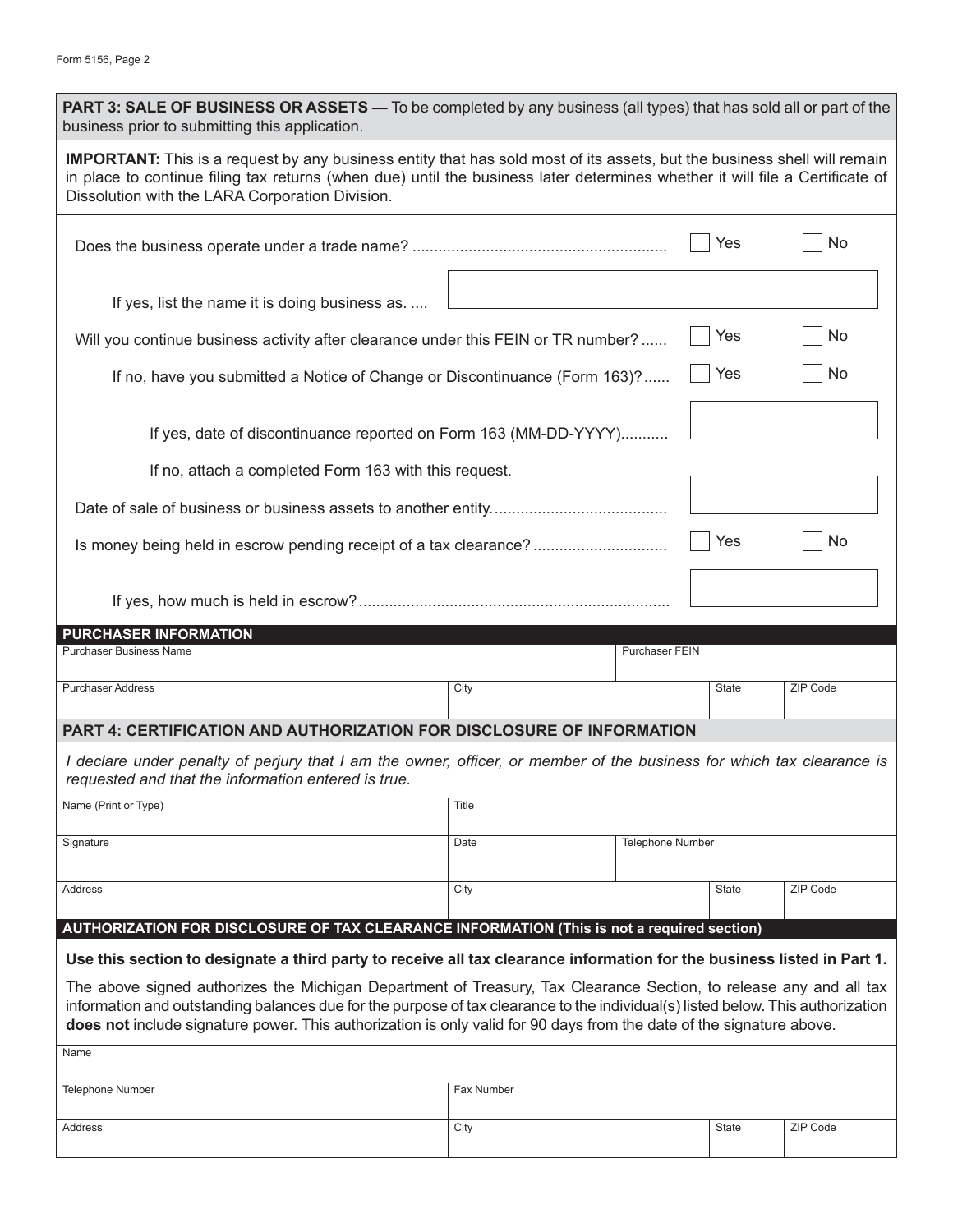# **Instructions for Form 5156,** *Request for Tax Clearance*

#### **Part 1: General Information – ALL FIELDS IN THIS SECTION MUST BE COMPLETED**

**NOTE:** If you are selling a business but the sale has not occurred, the Michigan Department of Treasury (Treasury) will provide known or estimated tax liability for the purpose of establishing a tax escrow. Once the sale is complete, submit a new request completing Part 1 and Part 3 to obtain a certificate for the release of the escrowed funds.

**Current Business or Corporation Name:** Enter the legal business/corporation name. If the business is a sole proprietorship, enter the owner's name here, with the last name first.

**Federal Employer Identification Number (FEIN) or Treasury Issued Account Number (TR):** Enter the business' IRS-issued FEIN or Treasury-issued TR number.

**Business Street Address/City/State/ZIP Code:** Enter the physical business address. (A PO Box is not acceptable in this field.)

# **Part 2: Corporate Dissolution or Withdrawal**

Complete this section if you are dissolving a domestic (Michigan) corporation or if you have a foreign corporation (incorporated outside Michigan) that is withdrawing from Michigan. A corporation is any business entity that has filed and incorporated with the Michigan Department of Licensing and Regulatory Affairs (LARA).

**NOTE:** A Tax Clearance Certificate must be requested from Treasury within 60 days of dissolution or withdrawal of business from Michigan.

**Corporate Identification Number:** Enter the business' LARA-assigned Corporate Identification Number (CID). This number can be located on the annual statements filed with LARA or online at **www.michigan.gov/lara**.

**Date Business Discontinued in Michigan:** Enter the date your business ceased operations in Michigan. This date should reflect the date entered on the *Notice of Change or Discontinuance* (Form 163). If you have failed to complete and submit Form 163 to the Registration Unit, you must complete and remit Form 163 with this application. In the event your business' FEIN was never registered with Treasury, you must include the last four years of Federal Returns for the business in place of Form 163.

**Date Incorporated with the State of Michigan through LARA:** Enter the date of incorporation. For additional information, go to LARA's Web site: **www.michigan.gov/lara**.

If the corporation had no tax liability or was not required to register with Treasury, provide a detailed explanation. In rare cases, a corporation may not have had any tax liability or may not have registered for taxes with the State of Michigan. If your business falls into this category, use the space provided

to explain why no taxes were due and registration was not required. Include dates of operation and the nature of the business. You must include attachments with your application to substantiate your position in order for it to be fully reviewed.

### **Part 3: Sale of Business or Assets has Occurred**

Complete this section if your business or any of the assets have been sold.

**NOTE:** You must continue to file all returns by their due date until you elect to file a dissolution or withdrawal. A Tax Clearance Certificate for Sale of Business and/or Business Assets is required when a bulk sale or transfer is made under the Uniform Commercial Code. A Tax Clearance Certificate for Sale of Business and/or Business Assets is granted after Treasury determines that all Sales, Use, Income Withholding, Cigarette, Motor Fuel, Single Business, Michigan Business, and Corporate Income taxes have been paid for the period of operation. When a Tax Clearance Certificate for Sale of Business and/or Business Assets is issued, money held in escrow is released and the purchaser is relieved of successor liability. The seller agrees to keep all books and records of the business until they are released by Treasury. The seller is liable for all taxes due from the operation of the business during the time specified by Treasury.

**Does the business operate under a trade name?** If your business operates under any name other than the legal corporation name, check (with an "X") yes in the appropriate box. On the next line, enter the trade name, assumed name, or doing business as name. If your business only operates under its legal corporation name, check (with an "X") no.

**Are you continuing business activity after clearance under this FEIN or TR number?** If you plan to continue to operate your business within the State of Michigan, check (with an "X") yes in the appropriate box. If you do not plan to continue operating, check (with an "X") no. If you have already submitted a Form 163 to the Registration Unit, enter the discontinuance date listed on that form. If you have yet to file Form 163 with the Registration Unit, attach a completed Form 163 with this application.

**NOTE:** The following items should ONLY be filled out if the sale has occurred, not before.

**Date of Sale of Business or Business Assets to Another Entity.** Enter the date all or part of the business was sold.

**Is money being held in escrow pending receipt of a Tax Clearance Certificate?** If money is being held in escrow from the sale, check (with an "X") yes and enter the amount being held.

**Business Name, Street Address, and FEIN of Purchaser.** Enter purchaser's legal name, address, and FEIN.